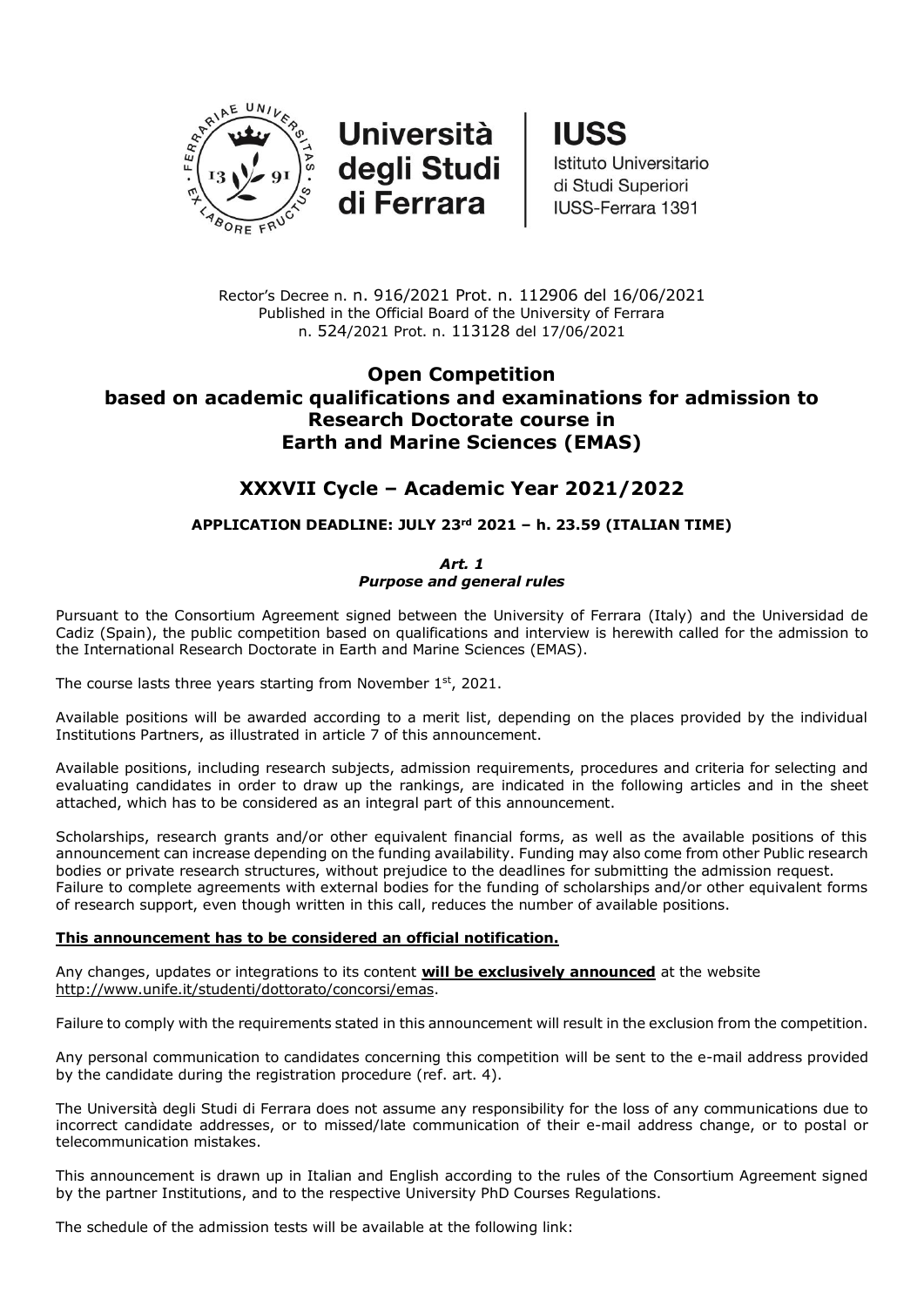[http://www.unife.it/studenti/dottorato/concorsi/commissioni,](http://www.unife.it/studenti/dottorato/concorsi/commissioni)

Within the deadline of this call the Board of Professors will define the schedule and immediately publish it online.

#### *Art. 2.*

#### *Features and organization of the course*

The programme is addressed to highly qualified candidates from all European and non-European Countries. Its main aim is to educate young researcher of high scientific level, who are open to great debates about the issues related to the two proposed curricula, with a pluri- and inter-disciplinary approach towards the main research areas of the course, according to "EU Framework Programme for Research and Innovation – Horizon 2020".

The research topics of the two curricula can be found at the website: [http://www.unife.it/studenti/dottorato/corsi/riforma/earth.](http://www.unife.it/studenti/dottorato/corsi/riforma/earth)

In order to provide an excellent academic quality of the programme, the Partner Institutions are committed in providing specific expertise, lessons and supervisors for studying and research activities of the course, commensurately to the specific roles of each Institution.

The complementarity of the research lines developed by the parties and the integration of the international path are also guaranteed through mandatory mobility periods for doctoral students, both between the parties and within the research network each Institutions offers.

Regarding mandatory mobility, the Parties agree to establish throughout an internal regulation a minimum period of training and research to carry out at a "Host Institutions", in order to achieve the degree. The academic supervisor must authorize in advance the activities to carry out at the "Host Institution", and they must announced to the Board of Professors.

All Partners and Consortium-Associated Institutions are to be considered "Host Institution", as well as each University and International High Research Institution qualified in the research fields of the course, as long as they are authorised by the Board of Professors.

The Parties agree that by "Host Institution", they mean one of the two Partner Universities or any other consortium associated University and/or international research body of high qualification in the relevant field relevant to the Ph.D. Course.

Winning Candidates will be enrolled in the Ph.D. Course of "Earth and Marine Science" promoted by the University of Ferrara according to D.M. February 8<sup>th</sup>, 2013 N° 45. In order to fulfil the enrollment to the joint international doctorate, candidates must accept the regulations mutually agreed by the Parties involved, which also contain all requisites for accessing it, together with legal, administrative and procedural provisions mandatory for the issuing of the double degree by signing the relevant agreement.

Winning Candidates that will decide to participate in the international path will be simultaneously enrolled both at Università di Ferrara and Universidad de Cadiz.

At the end of the Course, the University of Ferrara will issue the degree of Doctor of Philosophy in "Earth and Marine Science" to candidates who will have successfully defended their thesis. Moreover, to all Candidates enrolled in the international path, who will have fulfilled all the necessary requirements and positively defended their thesis, the University of Cadiz will issue the degree in "Science and Marine Technologies".

#### *Art. 3. Admission Requirements*

Applicants, without any limitation of age nor citizenship, must hold one of the following qualifications before this announcement deadline:

- a) An Italian degree known as "Laurea specialistica/magistrale" or a degree awarded prior to the approval of the Italian D.M. n. 509 dated 3 November 1999, updated with D.M. n. 270 of 22 October 2004, n. 270; Master (second level) degree;
- b) An equivalent foreign academic qualification awarded abroad as provided for at paragraph a);
- c) An academic qualification awarded abroad which has to be considered equivalent to the Italian degree in length, level and possibly study area, according to what is provided for at paragraph a).

Candidates who will achieve the necessary requirements to access the doctorate course within **October 31st 2021** are accepted with reserve. In this case, applicants must send a self-declaration with the specifics of the degree and the grade achieved to [dottorato@unife.it](mailto:dottorato@unife.it) by **November 2nd, 2021**.

The attached sheet, which is an integral part of the present call for application, specifies the type of degrees that are required for the participation to the call, as well as any additional requirements.

All candidates are admitted to the selection subject to verification of self-certified declarations, pursuant to the Italian Presidential Decree no. 445/2000 and subsequent amendments and additions. The University may carry out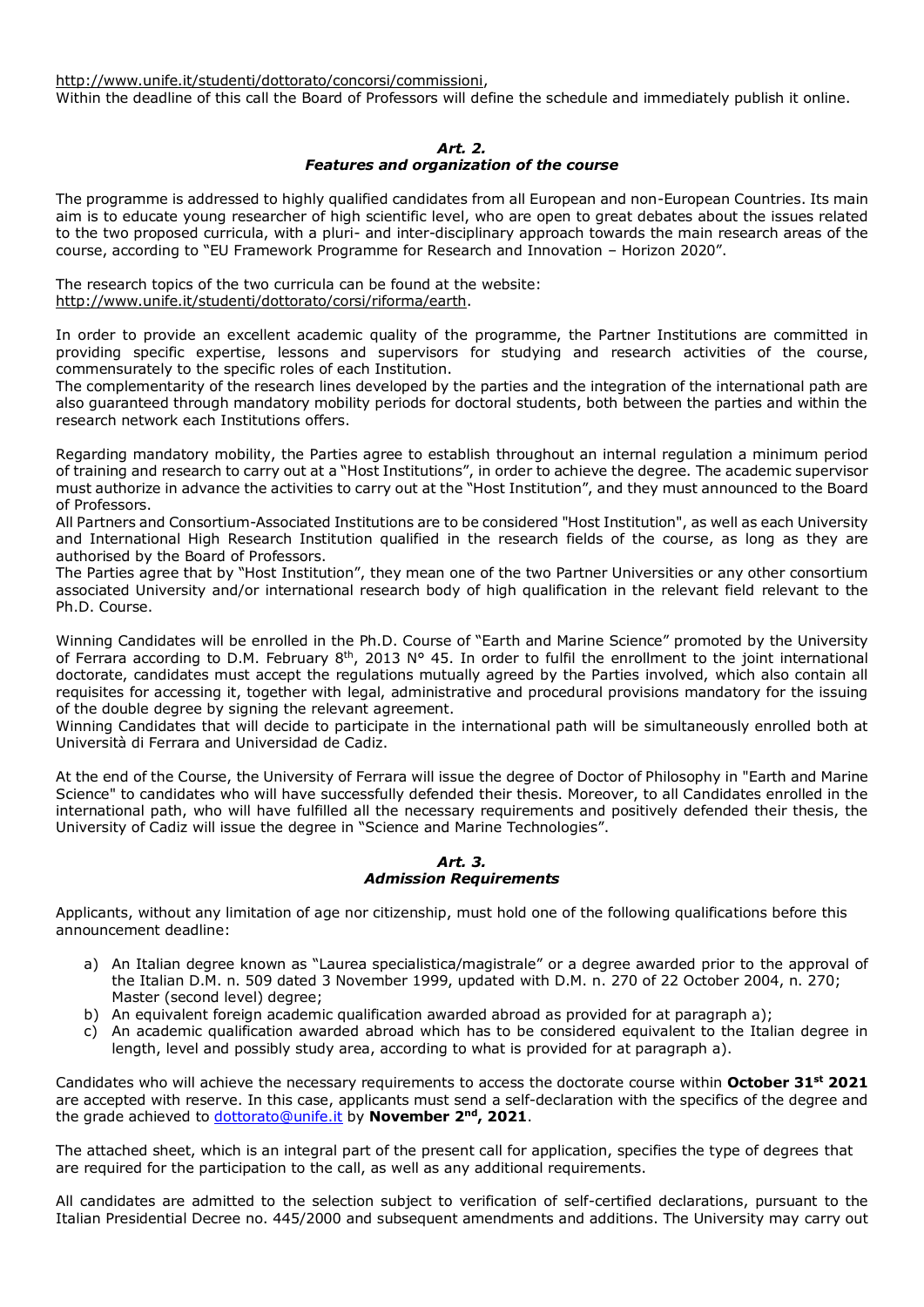checks on the truthfulness of the declarations and request the submission of original documents at any time during the proceedings, even after the beginning of the doctoral courses.

The University may exclude from the selection process those candidates who do not meet the admission requirements. The University can do so at any time by motivated order of the Rector.

## *Those already enrolled on the same doctoral Course cannot apply for admission.*

#### *Art. 4 Selection Application Form*

The application form for admission to the selection procedure, including all mandatory documentation, must be drawn up and sent, under penalty of exclusion, **by July 23, 2021 – at 11:59 pm (Italian time)** using only the appropriate **online procedure**, available at the following link:<https://pica.cineca.it/unife/> dottorati37-emas.

You can find all information for registration and access to the procedure at the links: [https://pica.cineca.it/unife/dottorati37-](https://pica.cineca.it/unife/dottorati37)emas <http://www.unife.it/studenti/dottorato/emas>- Istruzioni di compilazione *"Help\_37.pdf"*

Candidates can access the procedure for submitting the admission application also using SPID (Public Digital Identity System. This procedure is available only for candidates already living in Italy). Candidates can do so by choosing the University of Ferrara from the page of the available federations.

The application is completed by entering the requested information and enclosing the documents indicated in the form regarding the course each candidate is interested in.

### **Files must be in pfd-Adobe format only: maximum size 30 Mb for each attachment.**

Files must be named with the candidate's number, surname, name, file name. For example: 1 surname name curriculum.pdf. Should there be files with more pages, add a number at the end, i.e.: 1\_surname\_name\_curriculum\_2.pdf

The application must contain the candidate's personal data, the residence, phone number, e-mail address, and the citizenship.

For all legal purposes, all the data contained in the application and in all the enclosed documents are considered as a self-certification, pursuant to articles no. 46 and 47 of the Italian Presidential Decree 445/2000 and subsequent amendments.

In the application form **it is mandatory to choose the "Home Institution". Only one "Home Institution" can be chosen.**

- **1 <b>University of Cadiz** = Universidad de Cadiz (España)<br>**1 <b>Dinartimento di Fisica e Scienze della Terra** = Uni
- **Dipartimento di Fisica e Scienze della Terra =** Università degli Studi di Ferrara (Italy)

**The expressed choice will be binding** and it will determine the allocation of available positions, pursuant to art. 6 of this announcement. Positions will be assigned according to the order of the relative rankings, until all available positions at each University run out.

#### **Candidates who intend to apply for the specific positions** listed below **must select the type of position and/or the type of fellowship for specific research topics** in their application:

 Positions reserved for company employees, who are engaged in highly qualified activities (industrial doctorates);

- Positions with high-apprenticeship contracts;
- Positions reserved for Public bodies employees, who are engaged in highly qualified activities and who will keep their salary;
- Scholarships for a specific research topic. These topics are duly explained in the attached forms, which are an integral part of this announcement.

Candidates who request to compete for scholarships for a specific research topic are NOT precluded from applying to the ordinary scholarship positions.

Once the application has been completed and submitted, candidates will receive an email to confirm that the submission process is completed and they will receive an identification code, which is essential for any communication with CINECA and the IUSS Office.

It is the candidates' responsibility to verify the correct procedure conclusion. Complaints will not be accepted for any malfunctions of the computer system due to overloads near the deadline.

Applications that **at 11:59 pm (Italian hour) on July 23, 2021** are incomplete in the compilation and/or in the mandatory attachments will be excluded.

## **In no case additions to the documentation will be accepted after the deadline for the call.**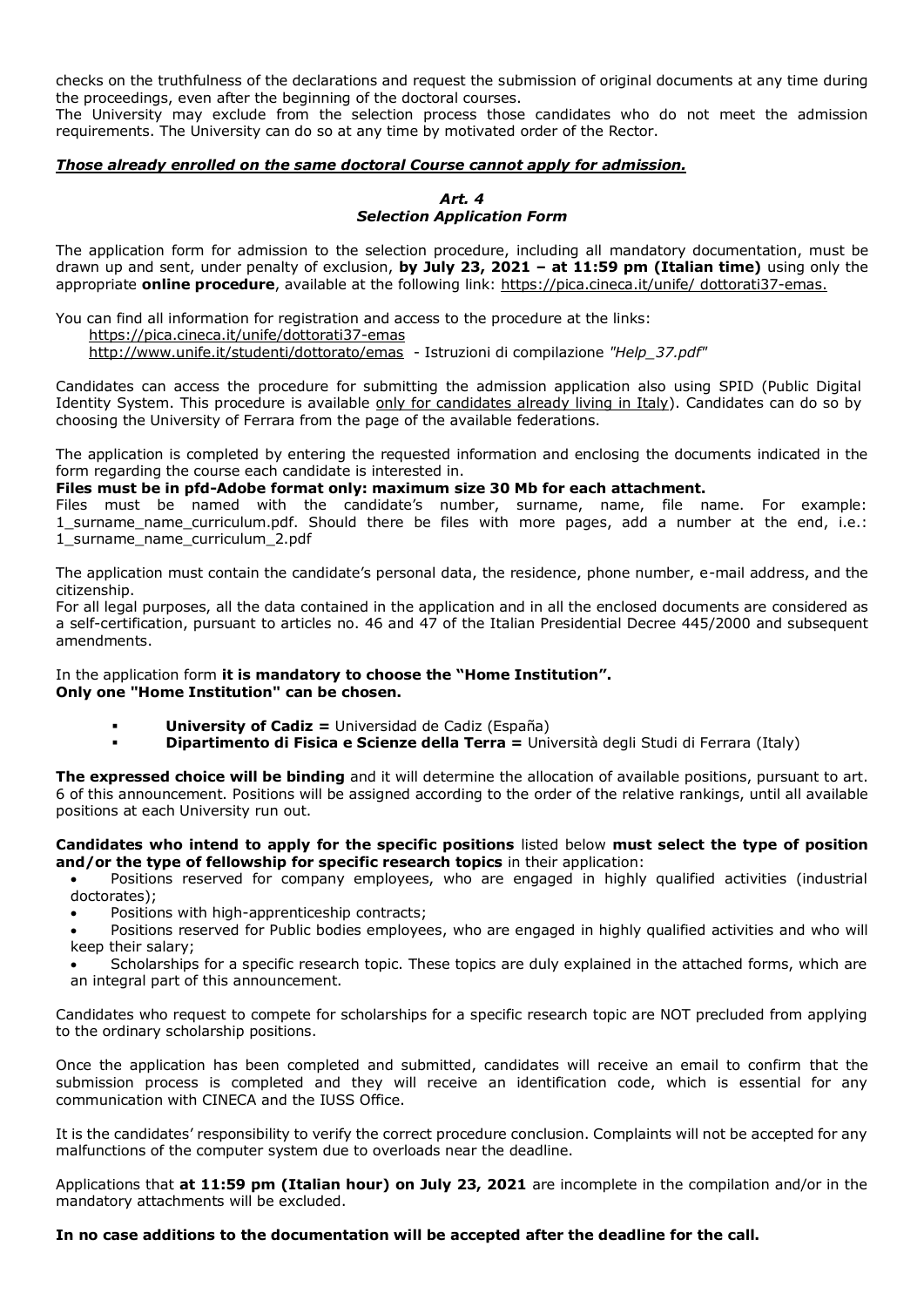Candidates wishing to participate in the competition for more than one doctoral course must submit an application for each course and attach the required documentation for each application.

Candidates are invited to complete the application for participating in the competition well in advance of the deadline.

#### *Art. 5*

## *Support for candidates with disabilities or with specific learning difficulties (SpLD)*

According to law n. 104/1992 and subsequent modifications, candidates with disabilities can outline their particular needs, which will be taken into account when organising the test. Candidates are requested to complete the "Assistance/Extra Time" section, indicating the aids required for carrying out the test and attaching either the certificate of disability or a valid certification pursuant to the Italian Law no. 104 of 1992, which has to be issued by the local competent medical commission in .pdf format.

Pursuant to the Italian law no. 170/2010 and the Ministerial Decree no. 5669, dated July 12 2011, candidates with a diagnosis of Specific Learning Disorder (SpLD) can report their needs by filling-in the appropriate section "Aids/Additional time". They have to declare the aids required or carrying out the tests and attaching either the certificate of disability or a valid certification pursuant to the Italian Law no. 104 of 1992, which has to be issued by the local competent medical commission in .pdf format.

Once the application is completed, please send a ticket to [SOS](mailto:SOS) (sos.unife.it) – "Sezione Servizio Disabilità e DSA" with the number assigned during the procedure. The ticket must be sent before the call deadline.

## **Candidates with specific learning difficulties (***SpLD***) residing abroad**

Candidates with disabilities (*SpLD)*, who are resident in foreign countries and intend to use the aids or the compensatory measures, must submit – according to the above described procedure – a certificate of their disability of SpLD status. Certificates must be issued in the country where they are resident, and they Candidates must add a certificate legal translation in Italian or English.

## **Requests evaluation and supporting measures for Candidates with Specific Learning Difficulties (***SpLD***)**

All candidates' requests will be accepted with reserve and will be evaluated by the Deputy Rector Delegate for disabilities; by the Examination Commission President; by the Inclusion Policies Coordination – Disability and SLD Service, after possibly having received the opinion of experts in the field of disability and SLD.

It will be up to the Disabilities Service Office to communicate, before the test, to the requesting candidates the kind of granted supporting measures.

The University of Ferrara reserves the right to not grant such support measures in case of lack of information, expired documents or documents given after the application deadline.

## *Art. 6 Available Positions*

The overall available positions are as follows:

| <b>Home Institution</b>                                                                                                                       | <b>University of</b><br><b>Ferrara</b> | <b>University of</b><br><b>Cadiz</b> |
|-----------------------------------------------------------------------------------------------------------------------------------------------|----------------------------------------|--------------------------------------|
| <b>Positions with Scholarship</b>                                                                                                             | 6                                      |                                      |
| <b>Positions without Scholarship</b>                                                                                                          |                                        | --                                   |
| Reserved positions for candidates holding a<br>foreign government scholarship or a scholarship<br>funded by international mobility programmes |                                        | --                                   |

The available positions provided for in this article may increase following further funding obtained either from other Public Research Bodies or highly qualified private Research Institutions without prejudice to the deadlines for submitting the application forms.

The annual gross amount of the University of Ferrara scholarship is  $\epsilon$  15.343.28 and is subject to National Social Security contributions. Fiscal matters regarding scholarships are regulated by art. 4 Law 13th August 1984, n. 476. The amount of the scholarship is increased by 50% for any period spent abroad, for a maximum period of 18 months.

The scholarship cannot be combined with research grants and other scholarships awarded for any reason, except with those awarded by national of foreign institutions for integrating the research activity of the PhD Student when she/he is abroad. Anyone who already benefited from a PhD program scholarship, even if only partially, cannot apply for a second time.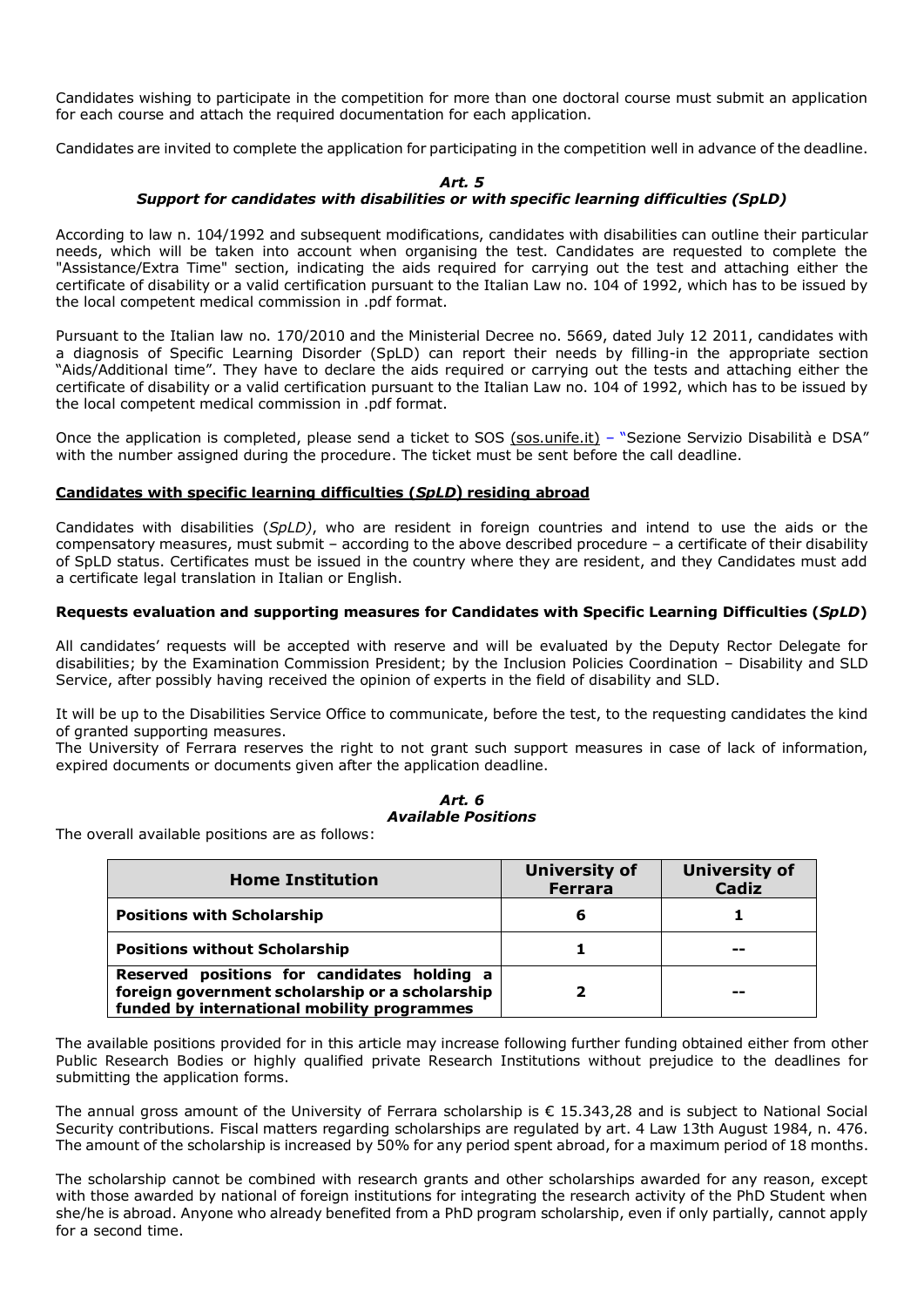For all positions made available by the Università di Ferrara, an annual budget of at least 10% of the scholarship ( $\epsilon$ 1.534,32 per person) is guaranteed to support the research activities of students. It can be used in accordance with the Board of Professors rules.

The annual gross amount of the scholarships, granted by the Universidad de Cadiz is € 16,422.00 and it is subject to the Spanish national tax system.

Further financial support is set to cover research and mobility costs.

The payment of scholarships is monthly and deferred.

Scholarships and research contracts are annual and renewed if the student has passed the annual verifications scheduled for the course.

#### *Art. 7 Admission procedure and assignment mode*

The Commission will evaluate candidates' qualifications and interviews. **During the interview the knowledge of the English language will be verified.**

The selection procedures are listed in the sheet attached, which is an integral part of the present call, and it is published at the webpage: http://www.unife.it/studenti/dottorato/it/concorsi/emas

The evaluation of qualification and the oral test will take place in September.

The test schedule will be published before the expiration date of this call at the webpage: [http://www.unife.it/studenti/dottorato/concorsi/commissioni.](http://www.unife.it/studenti/dottorato/concorsi/commissioni)

The publication of the tests calendar must be considered the official convocation. Candidates are not requested to be present during the qualifications evaluation process. The outcome of the assessment of qualifications and the consequent verification of admission to the next selective exam will be available at the following link [http://www.unife.it/studenti/dottorato/concorsi/emas.](http://www.unife.it/studenti/dottorato/concorsi/emas)

Candidates will be admitted to the interview whether they reach a score of at least 30 out of 40.

Positively evaluated candidates will hold the interview via web conference call (e.g.: GoToMeeting or Skype). For this reason, in the application candidates must provide a contact to ensure the use of a webcam to allow their identification to the Board.

For identification purposes and under penalty of exclusion from the selection procedure, each candidate is required to show the same identity document already sent as an attachment to the application before the interview begins.

Oral tests are public.

Each judging committee will provide the oral tests calendar, which will be published at the following link: <http://www.unife.it/studenti/dottorato/concorsi/emas>

Failing to communicate the personal address, the failure to connect, the candidate's unavailability on the established date and hour, or the failure to produce a valid identification document pursuant to the previous paragraph, are causes of exclusion from the selective procedure.

The University of Ferrara declines any responsibility for the eventuality that technical reasons prevent the regular conduct of the oral test.

The purpose of the interview is the exposure of the research project and the verification of the applicant's aptitude to carry out research.

The Commission will assign up to 40 points for the qualifications evaluation and up to 40 more points for the interview of each candidate.

Candidates will be admitted to the interview if the score assigned to the qualifications presented is at least 30 out of 40.

The selection is passed if the candidate gets a score of at least 60 out of 80.

After preparing a single merit ranking, the commission will assign the positions with financial support according to the "Home Institution" choice that candidates mandatorily indicated in their applications.

Candidates who intend to compete for reserved places must comply with the instructions they find below, through the online procedure available at the web page<https://pica.cineca.it/unife/dottorati35-emas>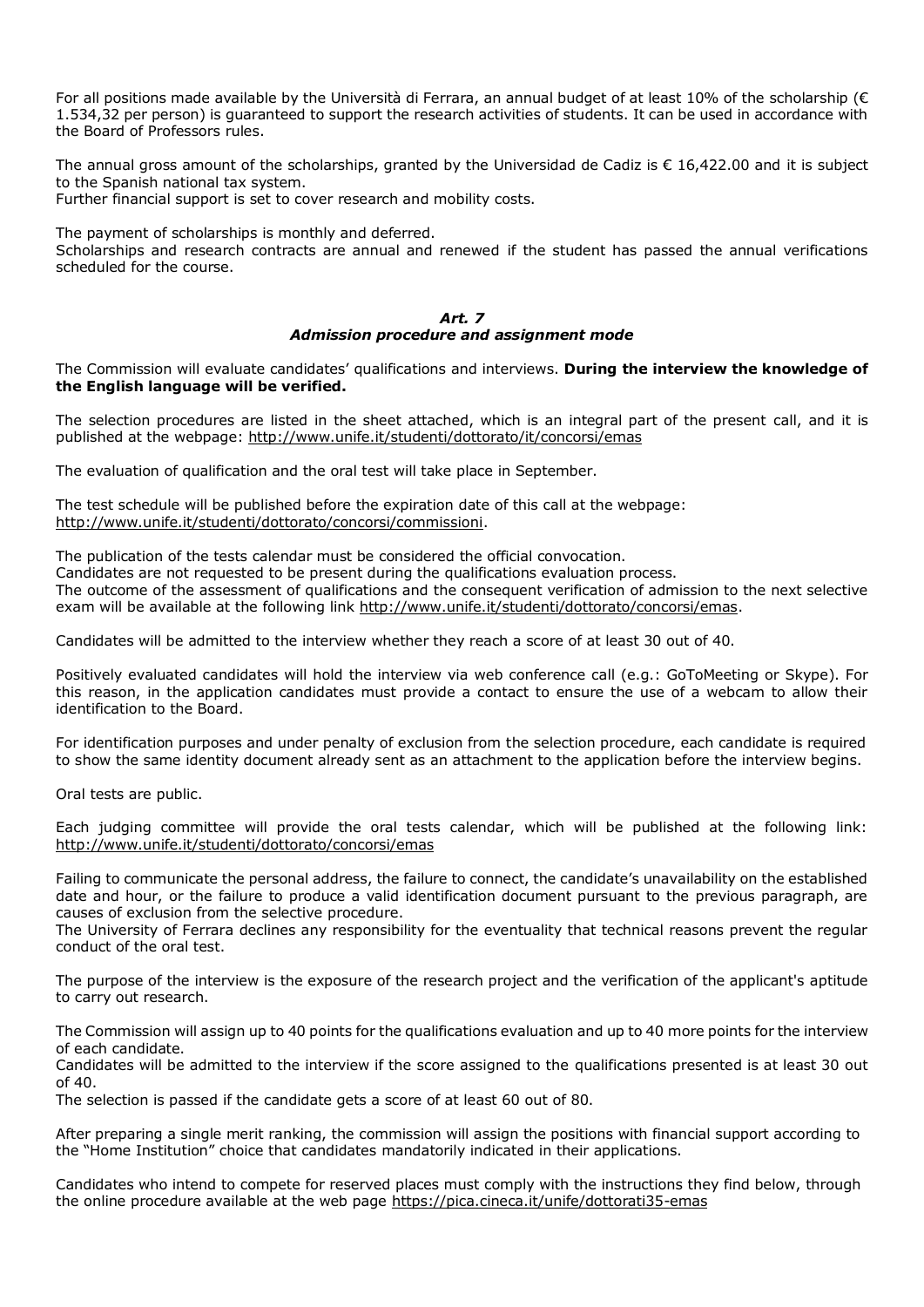- **International scholarship holders**: in addition to the required documents indicated in the Ph.D. description sheet, candidates must attach a document certifying the scholarship awarded by the foreign country, or a copy of the application they sent to the authorities responsible for awarding such scholarships;
- **Candidates included in international mobility projects** in addition to the required documents indicated in the Ph.D. description sheet, candidates must attach a document certifying the grant or scholarship awarded within the international mobility project.

*Candidates who intend to apply for positions reserved for fellows from foreign counties or fellows from specific international mobility projects must prove that they are in possession of such scholarships by the peremptory deadline set on March 30th 2022.* Candidates must send this mandatory documentation to the Ufficio IUSS [\(dottorato@unife.it\)](mailto:dottorato@unife.it) by that date; otherwise, the candidate will be excluded from the Ph.D. Course.

For all reserved positions, the examining commission will issue a separate ranking according to the position types. Should there be no suitable applicants for reserved positions regarding international scholarship holders and candidates included in international mobility projects, vacant position cannot be assigned to other candidates.

## *Art. 8 Selection Commission*

The selection commission will be appointed by the Rector according to the provisions of the Consortium Agreement and to the art.14 of the Università di Ferrara *Regulations governing the Research Doctoral Courses* that was issued pursuant to the Italian D.M. no. 45 dated February 8 2013.

The composition of the commission will be published before the announcement deadline at the website [http://www.unife.it/studenti/dottorato/concorsi/commissioni.](http://www.unife.it/studenti/dottorato/concorsi/commissioni)

The commission shall not send any personal communication to applicants about exams outcomes: it is the candidates' exclusive duty to inquire about the exam outcome through the procedures described in this announcement.

## *Art. 9 Ranking list*

After the approval of the competition proceedings, the ranking lists will be available online at the following web page: [http://www.unife.it/studenti/dottorato/concorsi/emas.](http://www.unife.it/studenti/dottorato/concorsi/emas)

The publication of the ranking list will be the only official means of communication of the results. **No personal communication will be sent to successful candidates.**

## *Art. 10 Registration procedure*

Candidates are admitted to the Doctoral Course after the approval of the selection proceedings, according to the order of the respective ranking list, until the number of positions included in the competition announcement is completed.

Admission to positions for specific research topics either with scholarship or with other equivalent form of funding will follow the ranking order, if the suitability to carry out the research topic is ascertained.

Failure to complete the enrollment procedure **within the deadline** will result in forfeiture of the right to be admitted to the course. In this case, vacant positions are assigned to those who hols a useful position in the merit ranking.

In the event of a tie, the following criteria will be applied to the "Home institution - University of Ferrara":

- For positions covered by a scholarship, the assessment of the economic situation prevails, determined on the basis of the ISEE certification "Subsidized social benefits for the Right to University Education" without omissions or discrepancies, expiring on January 15, 2022;
- For positions that are not covered by a scholarship, the younger candidate prevails.

Candidates admitted to the Ph.D. course will subscribe to the agreement needed for attending the Course and will be enrolled in both Partner Institutions.

For the University of Ferrara all the information are available on the website: [http://www.unife.it/studenti/dottorato/concorsi/emas.](http://www.unife.it/studenti/dottorato/concorsi/emas)

For the University of Cadiz, information will be available within the deadline of the present call.

## *Art. 11 Enrollment to the Courses*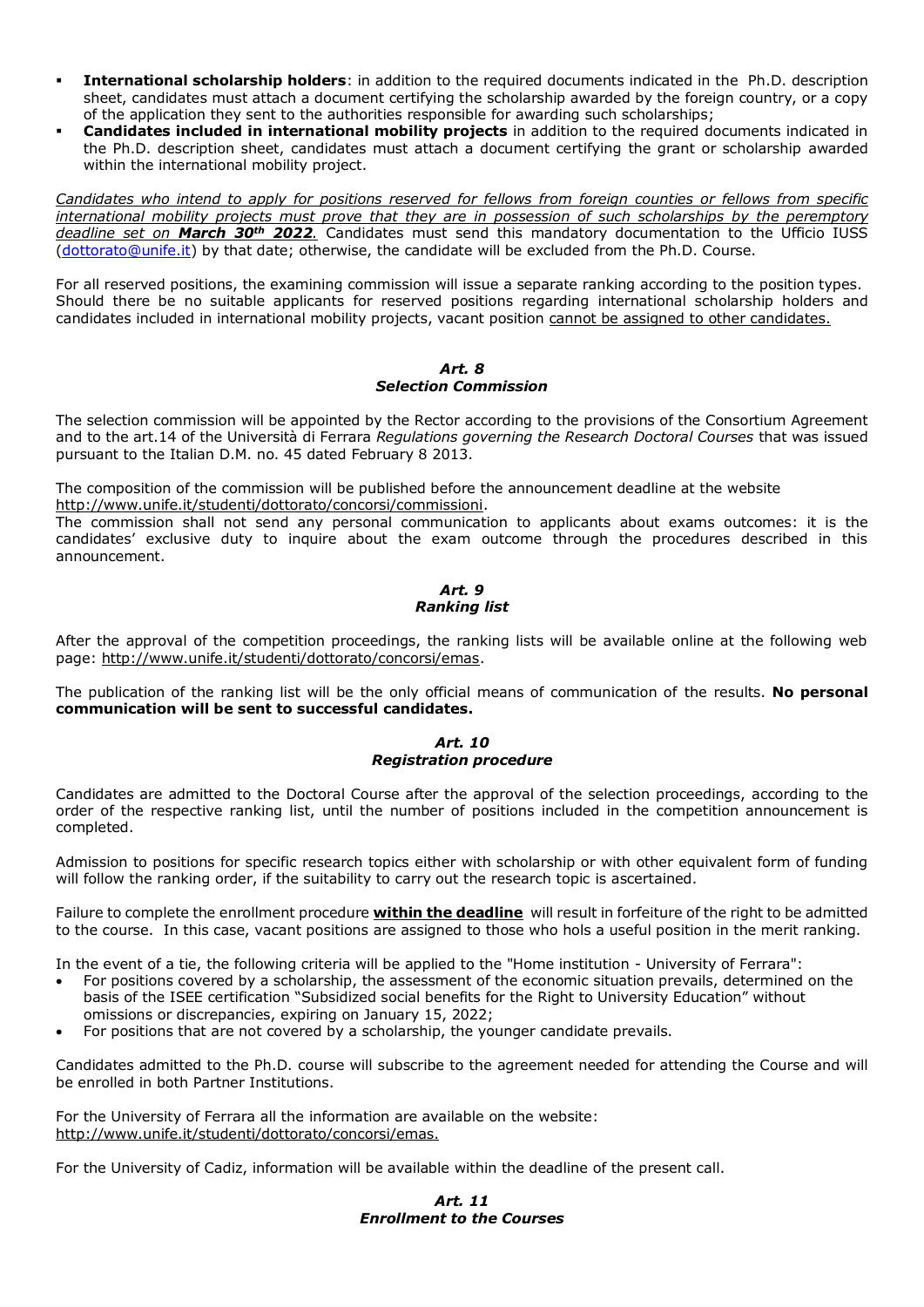Winning candidates must enroll using the online procedure according to the instructions that will be available on the web page: [http://www.unife.it/studenti/dottorato/concorsi/.](http://www.unife.it/studenti/dottorato/concorsi/)

## **The enrollment deadline is October 22nd, 2021 – 11.30 a.m. (Italian time).**

#### **Only online applications are accepted.**

#### **The enrollment request will be concluded only upon presentation of all documents listed in the enrollment instructions.**

Those who will not regularize their position within the deadline will be considered RENUNCIATORS in all respects, and the vacant positions will be assigned to other applicants, according to the ranking order.

#### *Art.12 Replacements*

Eligible candidates, who are not winners of a position, and who wish to take over any places that will become available (because not covered by winners) must sign and send a **replacement request** to [dottorato@unife.it,](mailto:dottorato@unife.it) **within October 22nd 2021, at 11:30 (Italian Time)**. Candidates can download the replacement form at this link

#### **Those who do not send the replacement request within the deadline will not be admitted to take over.**

IUSS Office will send appropriate communication regarding the possibility and terms of enrollment to anyone entitled to take over a position.

#### *Art. 13 Tuition and administrative fees for the course*

It is established a single common amount for "tuition fees" in order to participate to the programme, independently from the "home institution" chosen.

All registered candidates, must pay the tuition fees to the University of Ferrara according to the following indications:

#### Candidates holding a Scholarship:

Candidates enrolled in Research Doctorate Courses holding a Scholarship or any other kind of financial support – such as those enrolled in the Ph.D. Course with Industrial Doctorate, Salary Keep or High Apprenticeship programmes - must pay the tuition fees outlined in the table below:

| <b>Total annual amount</b> | 700,00€  |
|----------------------------|----------|
| University contribution    | 532,00 € |
| Insurance                  | 12,00 €  |
| Stamp duty                 | 16,00 €  |
| Regional contribution      | 140,00 € |

First year tuition fees have to be paid according to the following deadlines and instalments:

| <b>Instalment</b>                          | Amount   | <b>Description</b>                                        |
|--------------------------------------------|----------|-----------------------------------------------------------|
| I Instalment: At the time of<br>enrollment | 28,00 €  | Stamp Duty - 16,00 €<br>Insurance - 12,00 $\epsilon$      |
| II Instalment: before 31/01/2022           | 472,00 € | Regional contribution-140,00 €<br>Contribution - 332,00 € |
| III Instalment (*): before<br>16/05/2022   | 200,00 € | Contribution - 200,00 $\epsilon$                          |

Reductions can be applied to Candidates holding a Scholarship, in case of particular income conditions (exemption from payment of the third installment). For further information you will contact the **Ufficio Diritto allo Studio Studentesse e Studenti** through the SOS Online System.

Web page: http://www.unife.it/it/iscriviti/tasse/post-laurea/dottorato

#### Candidates without a Scholarship:

According to the Law 232/2016, Candidates enrolled to a Ph.D. Course who do not benefit from a Scholarship are exempted from fees and contributions to the University.

Therefore, candidates must pay only the fixed tuition fees:

| <b>Total annual amount</b> | 168,00€  |
|----------------------------|----------|
| Insurance                  | 12,00 €  |
| Stamp duty                 | 16.00 €  |
| Regional contribution      | 140,00 € |